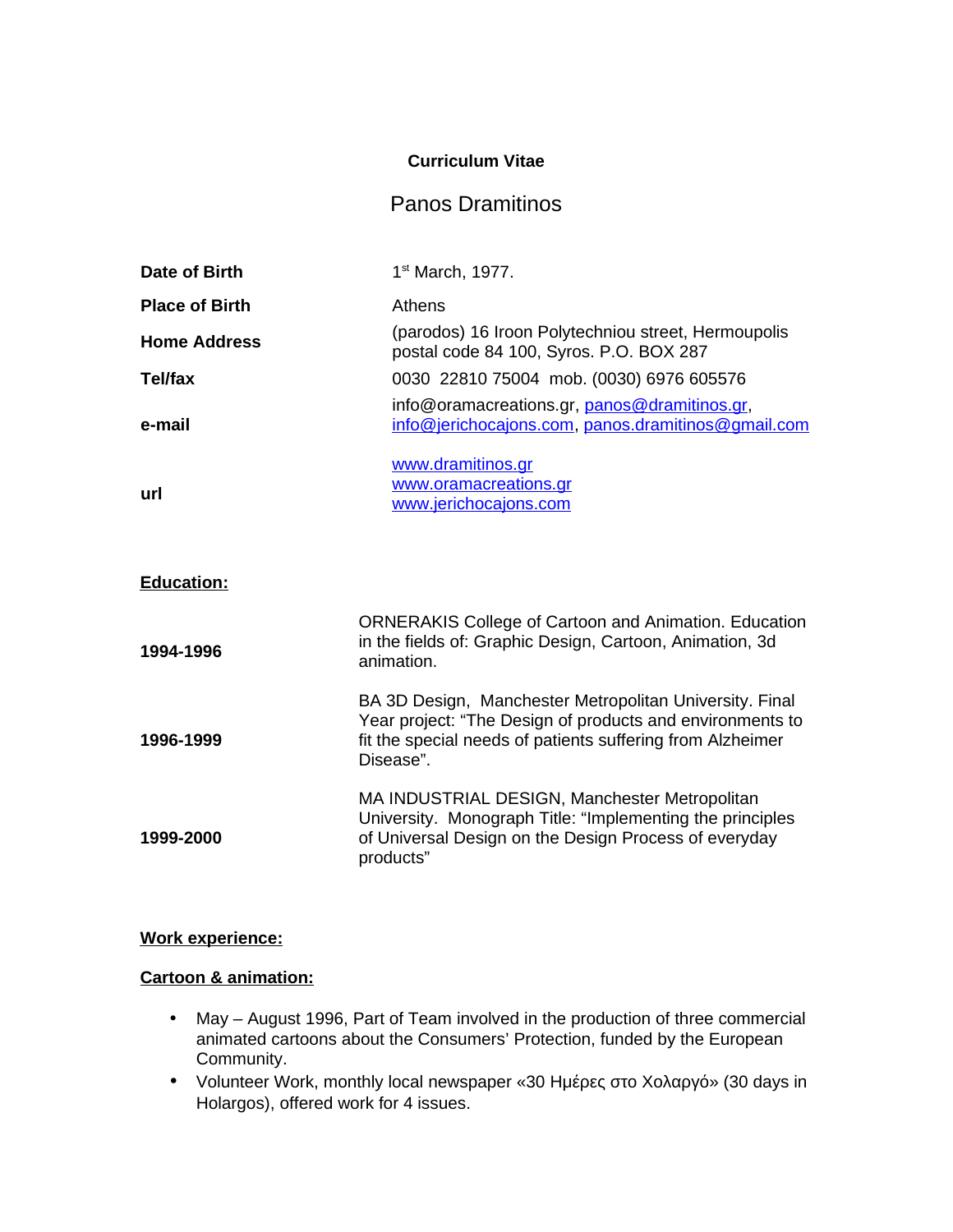- November 1995, "John Papanikolaou Furs", Christmas Card.
- November 1995, "SVIM Advanced Kitchen Products", Christmas Card.
- December 1995, "Rodi" magazine, Christmas Card.
- July 1996, "PRO" magazine, "24 positions for a hot summer".
- Feb 2007 Jan 2008 Cartoonist for "Centro" monthly free-press Magazine.

#### **Industrial and Product Design:**

- 1989-1994, Technorant Ltd. Part Time work on the Production of Wine-cooling decorative Barrels.
- Summer 1991, Alexandros Tombazis Architectural Consultancy, Apprentice.
- 1998, "SVIM Advanced Kitchen Products", Design of a Garlic shreding device.
- 1999, "Hospital Arts", Volunteer Work for the Design of a Kitchen Area for a day care centre, to be used by people suffering from Alzheimer disease.
- 2000, BBC NORTH, Morning program, discussion on the Design of products for the Third Age.
- 2000, "SVIM Advanced Kitchen Products", Design of a handle for a line of kitchen Tools.
- 2003, "MS Paschalis Travel bags", Design and making of a piece of furniture for storage of gift wrapping material.
- 2003, "Promota Hellas", Packaging design for a set of 4 AA batteries.
- 2003, "SVIM Advanced kitchen products", conversion of the mechanism for a piece of barbeque equipment, "FOODIE" (currently exported in the USA).
- 2003, March, "Salesway", Design of an egg-yolk separator and whisk combined.
- 2003, "Salesway", Redesigning the traditional Greek Coffee making pot.
- 2003 December, "Salesway" Complete planning, Design, assembly and supervision of an exhibition Kiosk and its furniture.
- November 2002 May 2003, employed by "ARCA CONTRACT S.A.", Silvestridis Group of Companies, as senior Industrial Designer. "Arca Contract S.A." is a Furniture Industry providing furnishing solutions for Hotels, Cafes, Ferry boats etc.
- June 2003 September 2006, employed by "NextMedia Hellas S.A.", as Head of Industrial Design Department.
- June 2006 Winner of International Design Competition "Shelter in a cart" organized by "designboom" design magazine.  $1<sup>st</sup>$  place among 4200 participants.
- September 2006 Design of Exhibition kiosk for Salesway S.A. Design and construction of bar stand and Supervision of installations.
- 2007 Packaging Design for 16 Products for Salesway S.A.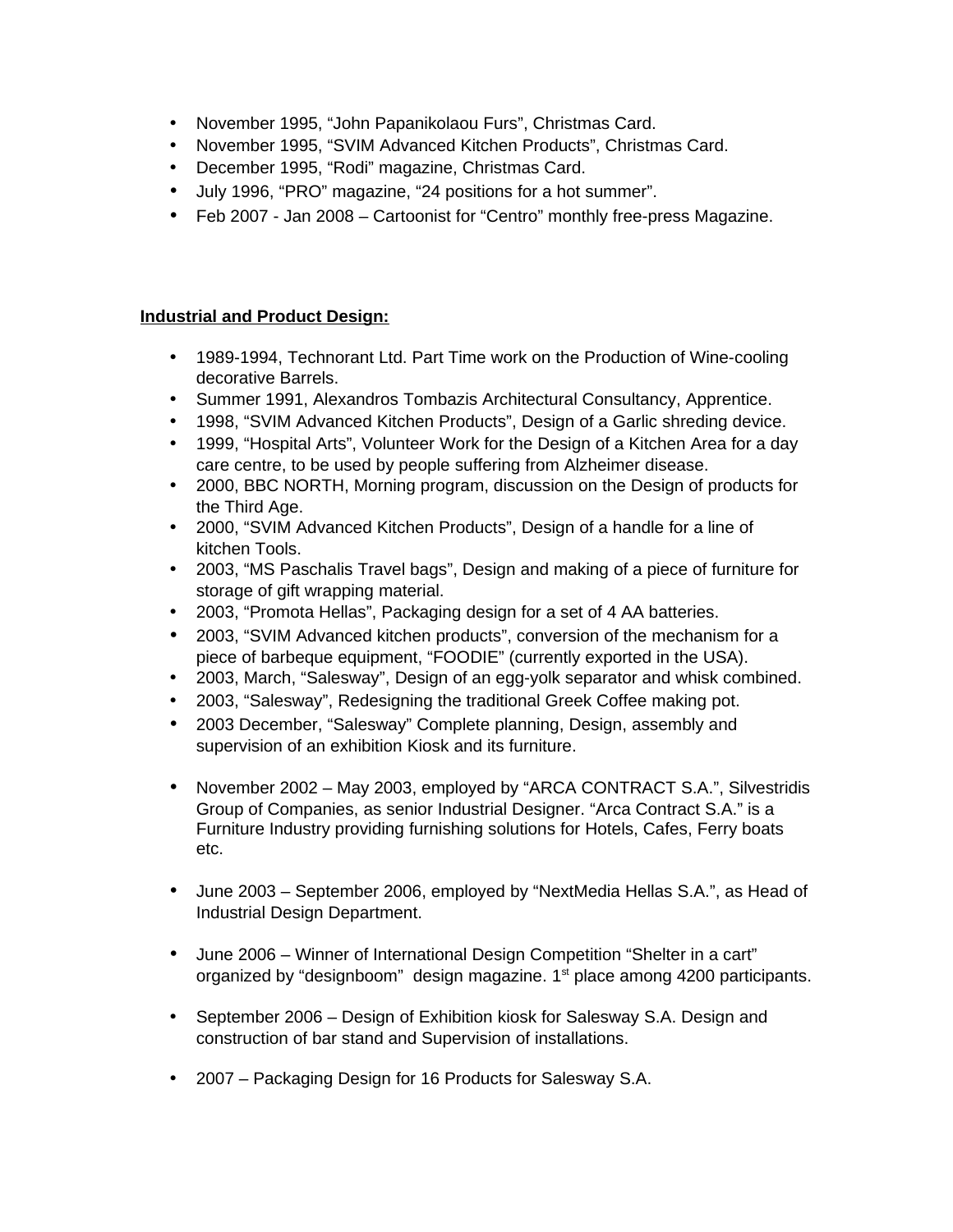- 2008 Design, construction and installation of a series of furniture for commercial space at the Island of Milos, Greece.
- 2009 New device related to the preparation of Greek Coffee for Resoul DIMKA S.A.
- 2010 Relocation of "Orama Product Development Services" creative firm from Athens to the island of Syros.
- 2010 Design and production of cajon percussion instruments labeled "Jericho Cajons"
- 2011 Design and building a piece of furniture for the storage of textiles for "Ennia Sou" store.

# **Teaching:**

- Sep2006 to present: Furniture design and Interior Decoration at "Artes" College (Athens Greece), Artes College collaborates with the University of Huddersfield providing students with an HND certificate.
- Sep 2007 to present: Aegean University Department of Product and systems engineering – Lecturer in Industrial Design.

### **Web Design**

2007

- • [www. mspaschalis. gr](http://www.mspaschalis.gr/)
- • [www.enthalpy.gr](http://www.enthalpy.gr/)
- • [www. oramacreations. gr](http://www.oramacreations.gr/)
- • [www. dramitinos. gr](http://www.dramitinos.gr/)

2008

- • [www.onlinestudio.gr](http://www.onlinestudio.gr/)
- • [www.artandco.gr](http://www.artandco.gr/)

2010

• [www.skouloudi.com](http://www.skouloudi.com/)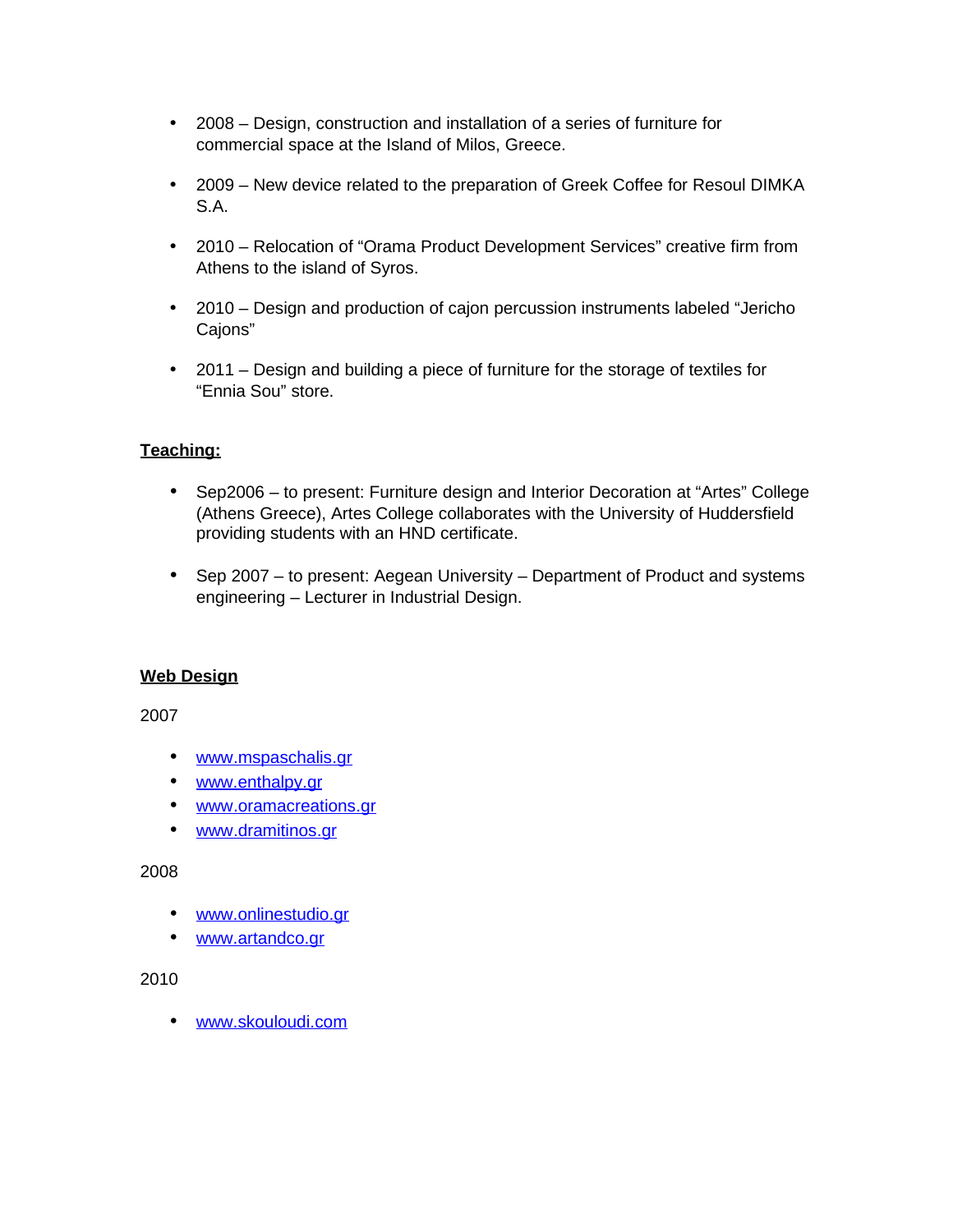### **Graphic Design:**

- Summer 1990, Adel Saatchi & Saatchi Advertising, Creative Department, Apprentice.
- 1996, Logo for the Brooklyn College Hellenic Society.
- 1997, Logo and badge for the Hellenic Field Hockey Federation.
- 2003, Logo for an international Field Hockey Veterans' Tournament titled "Hockey Mentors' Alliance".
- 2003, Sign for "Ynousses  $1<sup>st</sup>$  Half Marathon"
- August 2006, Logo and business card for "Marina's store" located in the island of Mylos.
- 2009, logo for "Christina Skouloudi" design studio
- 2010, logo for "Friends of music club" in Syros.

# **Computer knowledge.**

- 3D Studio MAX 6,7,8,9,10
- Vray Rendering software
- Autodesk Inventor 10
- Adobe Photoshop cs3
- Adobe illustrator cs3
- Web Development **html, css**

# **Product Photography.**

Since September 2006

Photographer for:

- **Harisma** jewellery
- **Iliotropio** jewellery and gift items
- **Alpha deliveries** confectionary and cigarette distribution
- "**Sinergazomaste**" magazine (about kiosks)

# **Workshop machinery knowledge.**

Qualified for use of Wood workshop machinery and partially, for Metal Workshop machinery.

Qualified for use of machinery and processes related to model-making.